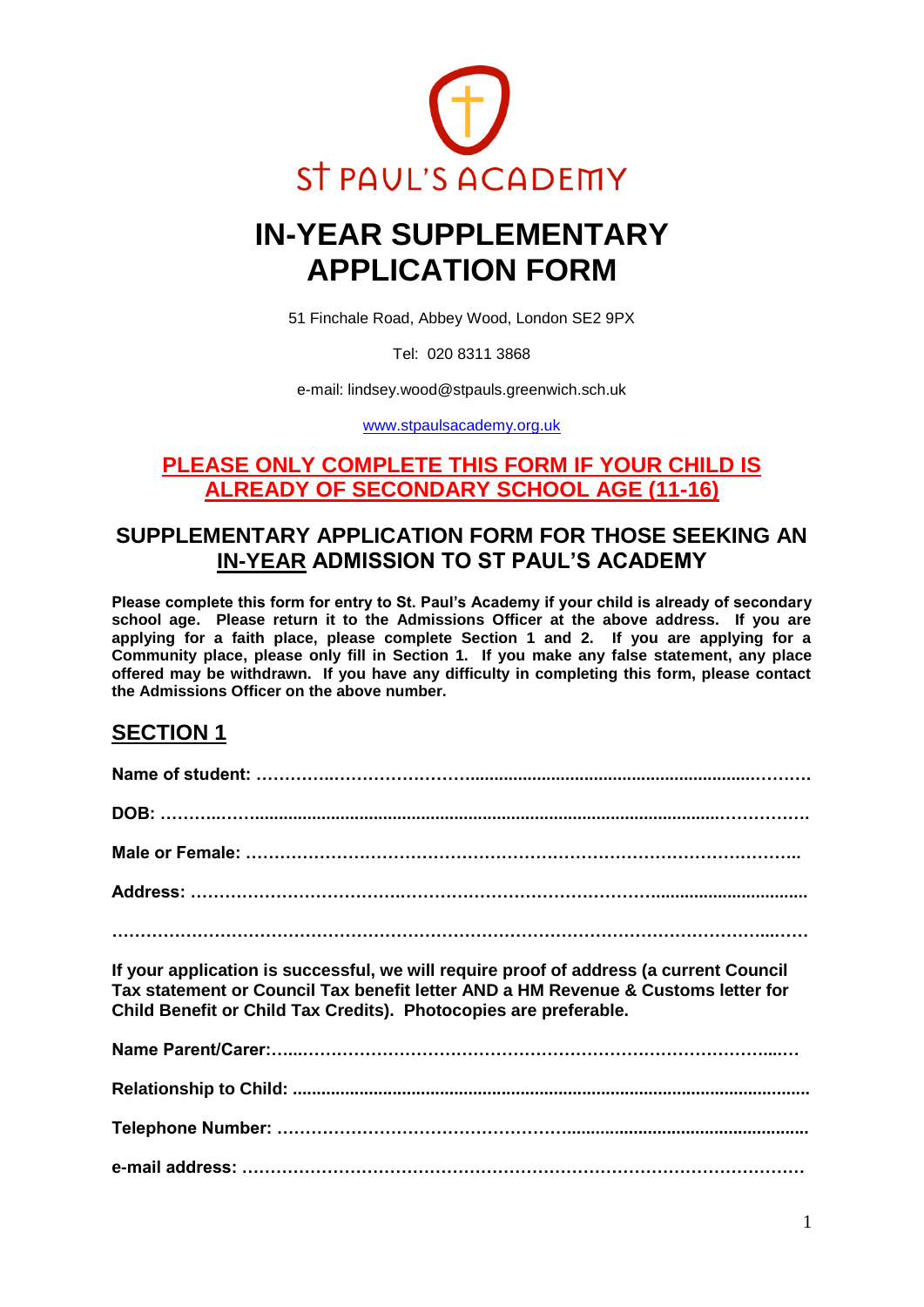**Present Secondary School: ………………………………………………… Year: ..................**

**Telephone Number of School: ……………………………………..............**

#### **Additional Information:**

Please give the reason(s) why you wish to apply for a place at St Paul's Academy.

...................................................................................................................................................

...................................................................................................................................................

If you wish to transfer your child from another school, please give the reasons for transfer.

................................................................................................................................................... ................................................................................................................................................... ...................................................................................................................................................

We will normally seek further information from your child's previous/current school to assist the transfer process.

# **SECTION 2**

It is essential that applicants applying for a faith place complete the section below before returning the completed application form to the Academy.

| <b>CHURCH WHERE FAMILY NORMALLY ATTEND</b>                                                                     |  |  |
|----------------------------------------------------------------------------------------------------------------|--|--|
|                                                                                                                |  |  |
| Frequency of Attendance (Please tick as appropriate)                                                           |  |  |
| <b>Every Saturday night or Sunday</b><br>Most Saturday nights or Sundays<br>Occasionally<br><b>Very Rarely</b> |  |  |